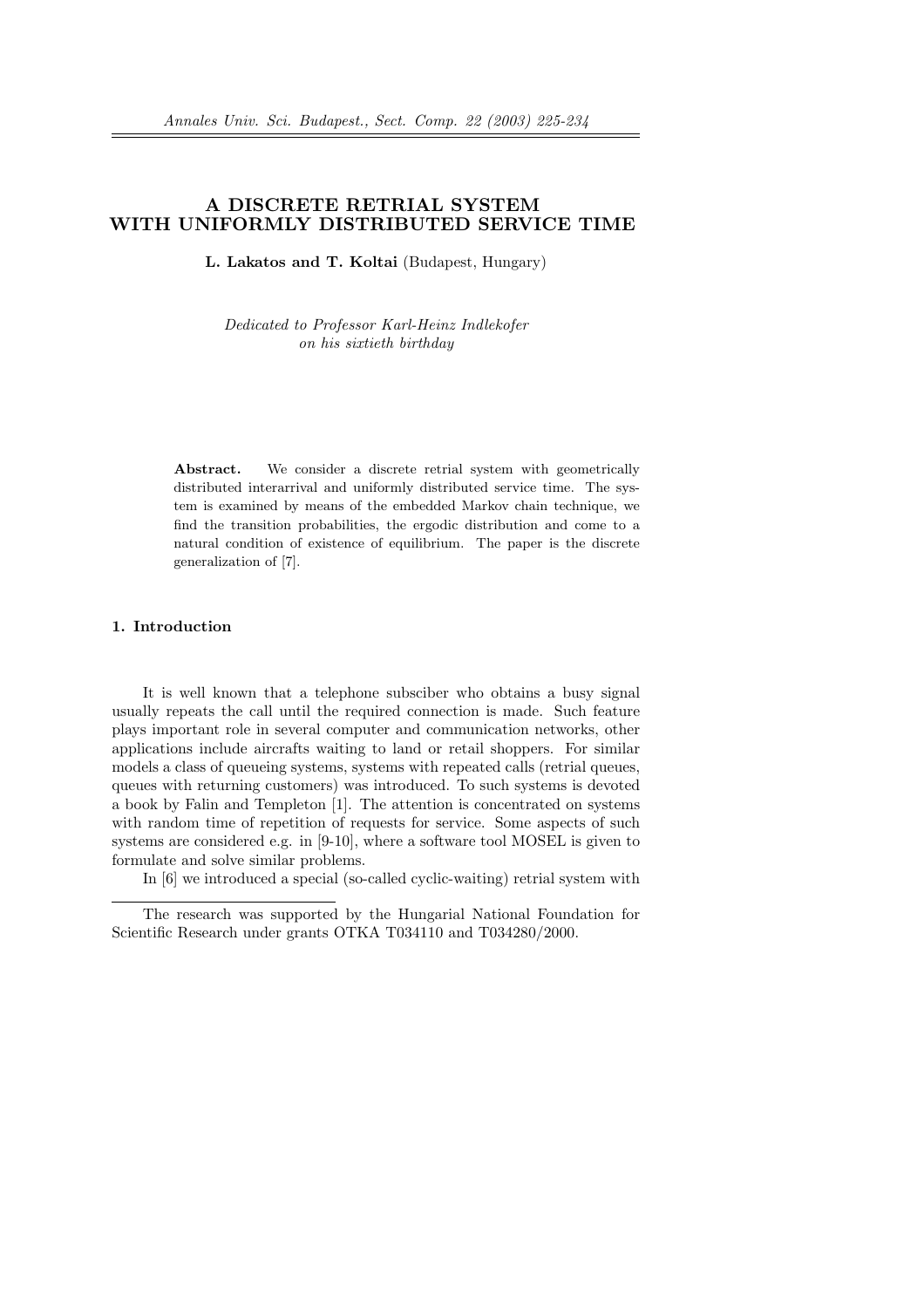Poisson arrivals and exponentially distributed service time. The feature of this system was that the service of a customer could start at the moment of arrival or at moments differing from it by the multiples of a given cycle time T assuming the FIFO rule. So differing from the models of [1] the repetition time was fixed. The service process did not run continuously, there appeared idle periods from the termination of one customer till the beginning of service of the following one. In [8] similar model was considered in discrete time case assuming geometrically distributed interarrival and service time distributions, and in [7] the continuous model was generalized for the case of uniform service time distribution. The condition of existence of ergodic distribution for some more general cases was examined by Koba [3-5], the simulation investigation of the discrete time model was done by Farkas and Kárász [2].

#### 2. The result

Here our aim is to consider the discrete time model in the case of geometrically distributed interarrival and uniformly distributed service times, i.e. to examine the discrete analogue of [7].

So, let us fix a cycle time  $T$  and consider a discrete queueing system where the service time may uniformly change on the interval  $[c, d]$  (for the sake of simplicity c and d are assumed to be the multiples of  $T$ ) and  $T$  is divided into *n* equal parts, i.e. we altogether have  $\frac{d-c}{T}n$  time slices. The probability to finish the service of a customer on such a time slice is  $q = \frac{T}{\sqrt{t}}$  $\frac{1}{n(d-c)}$ . For a time slice only one new customer may enter the system, the probability of this event is  $1 - r$ , so there is no appearence with probability r.

The result of the paper we formulate in the following

Theorem. Let us consider a discrete queueing system in which the interarrival time is geometrically distributed with parameter r, the service time is uniformly distributed on  $[c, d]$  (c and d are the multiples of cycle time T), the probability of completion of service for a time slice is  $q = \frac{T}{\sqrt{1-\epsilon}}$  $\frac{1}{n(d-c)}$ . The service discipline is FIFO, the service of a customer may be started upon arrival (if the system is free) or at moments differing from it by the multiples of cycle time T equal to n time slices (if the server is busy or there is a queue). Let us define an embedded Markov chain whose states correspond to the number of customers in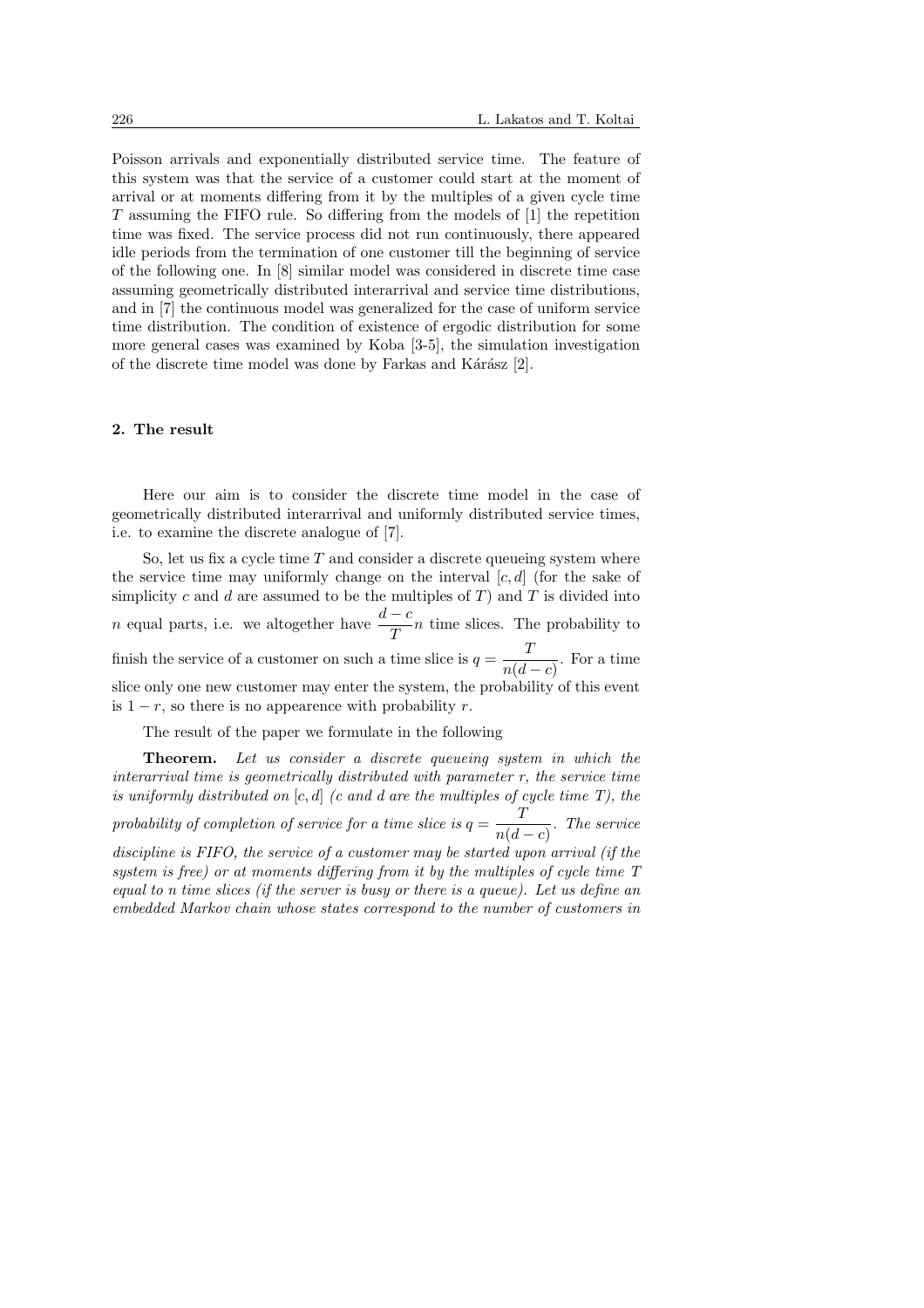the system at moments  $t_k - 0$ , where  $t_k$  is the moment of beginning of service of the k-th one. The matrix of transition probabilities for this chain has the form

$$
(1) \qquad \qquad \begin{bmatrix} a_0 & a_1 & a_2 & a_3 & \dots \\ a_0 & a_1 & a_2 & a_3 & \dots \\ 0 & b_0 & b_1 & b_2 & \dots \\ 0 & 0 & b_0 & b_1 & \dots \\ \vdots & \vdots & \vdots & \vdots & \vdots & \ddots \end{bmatrix}
$$

whose elements are determined by the generating functions

$$
A(z) = \sum_{i=0}^{\infty} a_i z^i = \frac{qr}{1-r} \left[ r^{\frac{c}{T}n} - r^{\frac{d}{T}n} \right] + +zq \left[ r^{\frac{c}{T}n} - r^{\frac{d}{T}n} \right] +
$$
  
+  $zqr^{\frac{c}{T}n} \frac{1}{r} \frac{1 - (\frac{1}{r})^n}{1 - \frac{1}{r}} [r + (1-r)z]^n \frac{1 - \left[ \frac{r + (1-r)z}{r} \right]^{\frac{c}{T}n}}{1 - \left[ \frac{r + (1-r)z}{r} \right]^n} +$   
(2)  
+  $zqn[r + (1-r)z]^n \frac{[r + (1-r)z]^{\frac{c}{T}n} - [r + (1-r)z]^{\frac{d}{T}n}}{1 - [r + (1-r)z]^n} -$   
-  $zqr^{\frac{d}{T}n} \frac{1}{r} \frac{1 - (\frac{1}{r})^n}{1 - \frac{1}{r}} [r + (1-r)z]^n \frac{1 - \left[ \frac{r + (1-r)z}{r} \right]^{\frac{d}{T}n}}{1 - \left[ \frac{r + (1-r)z}{r} \right]^n},$ 

(3) 
$$
B(z) = \sum_{i=0}^{\infty} b_i z^i = q \frac{1-r}{1-r^n} \frac{[r+(1-r)z]^{\frac{c}{T}n} - [r+(1-r)z]^{\frac{d}{T}n}}{1-[r+(1-r)z]^n} \times
$$

$$
\times \left\{ \left[ r + (1-r)z \right] \cdot \frac{1 - r^n [r + (1-r)z]^n - nr^n [r + (1-r)z]^n \{1 - r[r + (1-r)z] \}}{\{1 - r[r + (1-r)z] \}^2} + \right.
$$
  
+ n[r + (1-r)z]^{n+1} \frac{1 - r^n [r + (1-r)z]^n}{1 - r[r + (1-r)z]} -  
- [r + (1-r)z]^{n+1}.  
. 
$$
\frac{1 - r^n [r + (1-r)z]^n - nr^n [r + (1-r)z]^n \{1 - r[r + (1-r)z] \}}{\{1 - r[r + (1-r)z] \}^2} \right\}
$$

.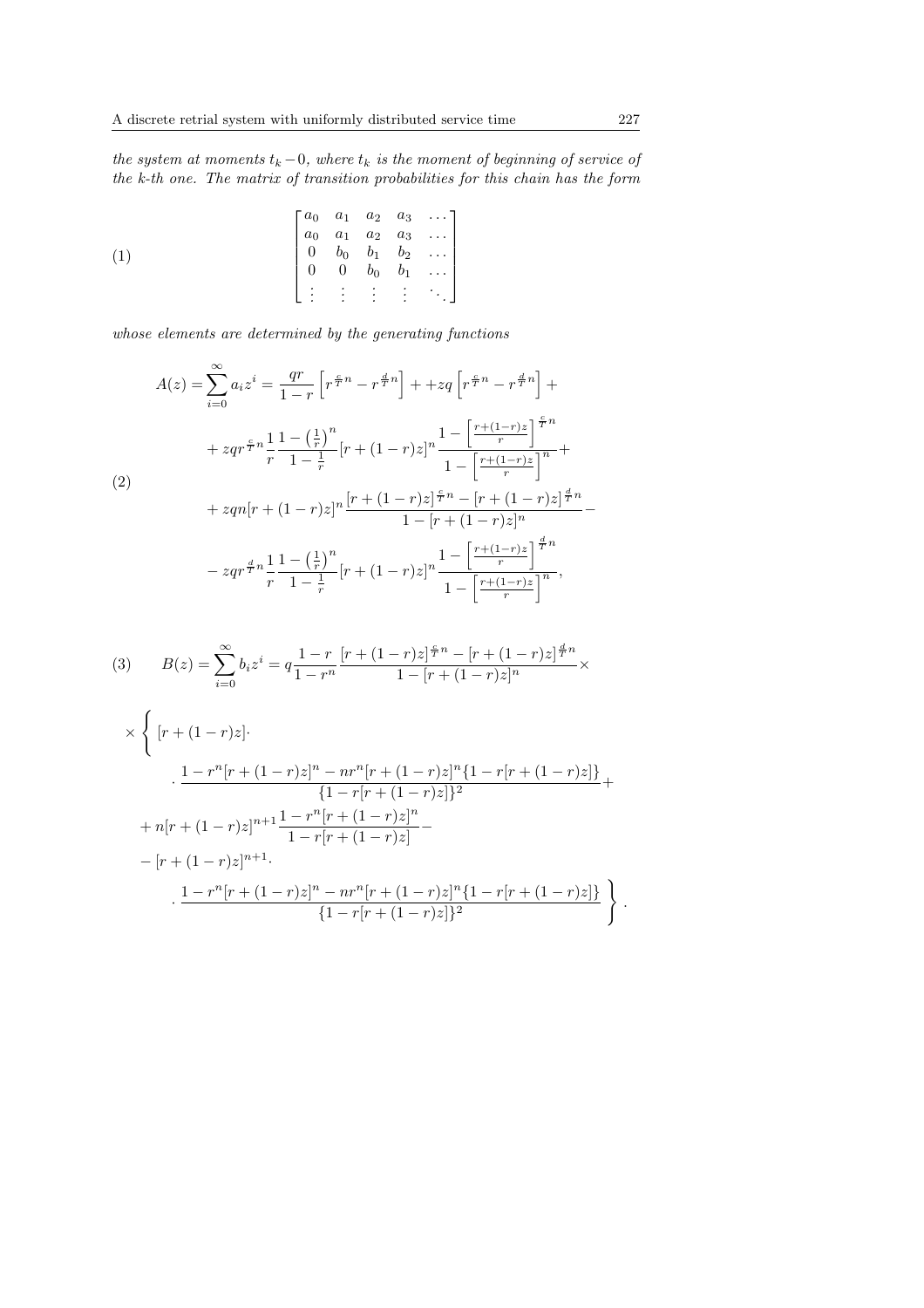The generating function of ergodic distribution  $P(z) = \sum_{n=0}^{\infty}$  $\sum_{i=0} p_i z^i$  for this chain has the form

(4) 
$$
P(z) = p_0 \frac{zA(z) + [a_0 z - a_0 - z]B(z)}{a_0 [z - B(z)]},
$$

where

(5) 
$$
p_0 = \frac{a_0[1 - B'(1)]}{a_0 + A'(1) - B'(1)}.
$$

The condition of existence of ergodic distribution is

(6) 
$$
\frac{1-r}{T/n} \frac{c+d+T}{2} < 1.
$$

## 3. Proof of the theorem

We replace our original system with idle periods by another one in which the service process is not interrupted, in the modified system the service of a request consists of two parts: the first part means the real service, the second part covers time from its completion till moment when the following one reaches the starting position. We will consider the number of requests present there at moments  $t_k - 0$ , i.e. at moments just before starting the service of the k-th one. By using the fact that the interarrival time has geometrical distribution, and the intervals between two neighbouring starting moments of services are determined by a geometrically distributed random variable and the service time of the request, one can easily show that the numbers of present at these moments requests form a Markov chain. We find the transition probabilities for this chain. It is necessary to distinguish two cases: at moment when the service of a request begins the next one is present or not. Let us consider the second possibility, it takes place in cases of states zero and one.

In this case in the system there is only one customer. We denote its service time by u and the next customer enters  $v$  time after the beginning of its service. The probability of event  $\{u - v = \ell\}$  is

$$
P\{u-v=\ell\} = \sum_{k=\frac{c}{T}n+1}^{\frac{d}{T}n} qr^{k-\ell-1}(1-r) = q \left[ r^{\frac{c}{T}n-\ell} - r^{\frac{d}{T}n-\ell} \right]
$$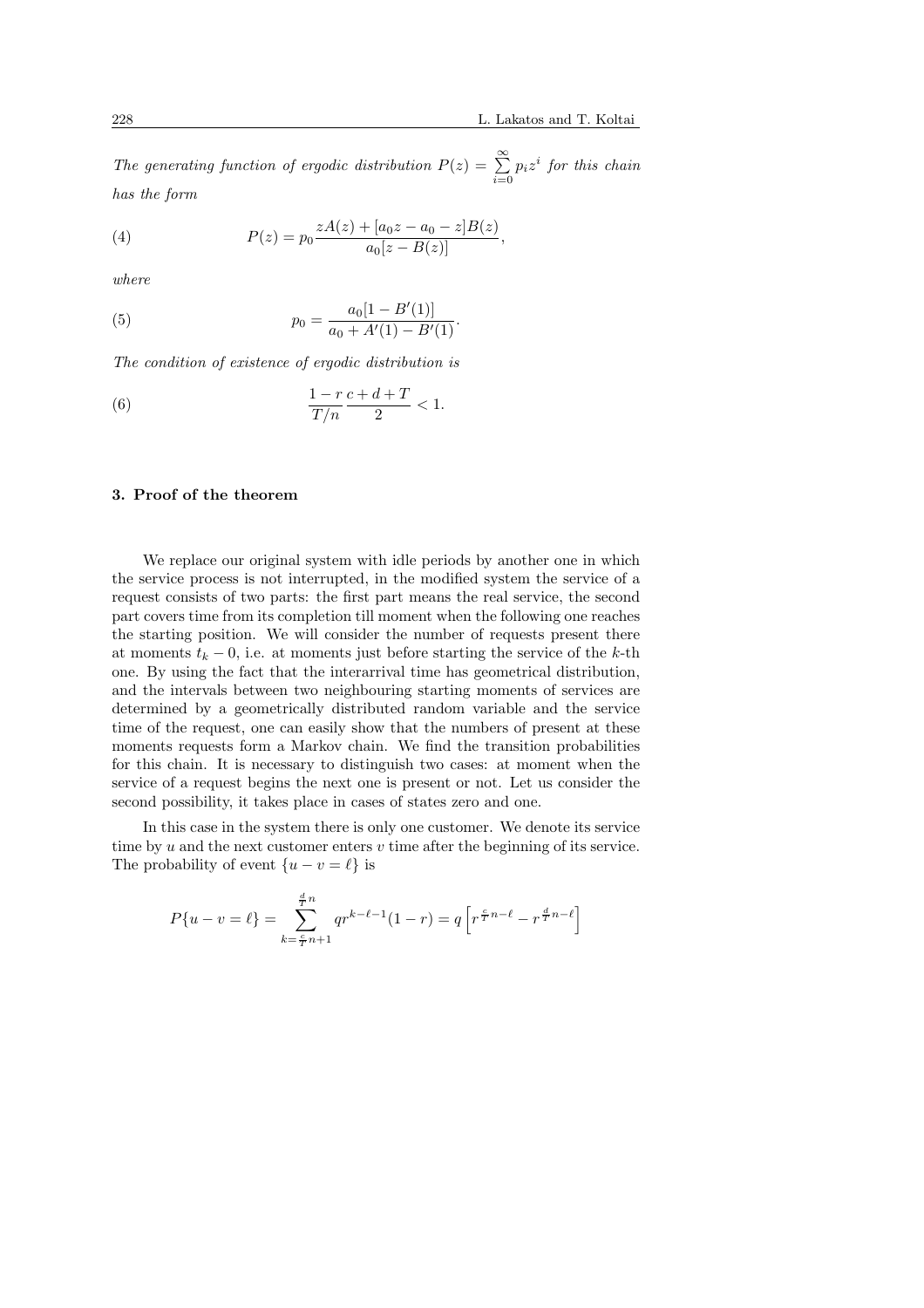if 
$$
0 < \ell \leq \frac{c}{T}n
$$
, and  
\n
$$
P\{u - v = \ell\} = \sum_{k=\ell+1}^{\frac{d}{T}n} qr^{k-\ell-1}(1-r) = q\left[1 - r^{\frac{d}{T}n-\ell}\right]
$$

if  $\frac{c}{T}n < \ell \leq \frac{d}{T}$  $\frac{a}{T}n$ . We have to take into account two more possibilities: either for the service no new customer appears, its probability is

$$
\sum_{i=\frac{c}{T}n+1}^{\frac{d}{T}n} qr^i = \frac{q}{1-r} \left[ r^{\frac{c}{T}n+1} - r^{\frac{d}{T}n+1} \right],
$$

or the waiting time is equal to zero (the second customer enters for the last time slice of service of the first one), the corresponding probability equals

$$
\sum_{i=\frac{c}{T}n+1}^{\frac{d}{T}n} qr^{i-1}(1-r) = q \left[ r^{\frac{c}{T}n} - r^{\frac{d}{T}n} \right].
$$

The generating function of entering customers for a time slice is

$$
r + (1 - r)z.
$$

We find how much time passes till the beginning of service of the second customer from the moment of its arrival. It is equal to zero if the second customer appears on the last time slice servicing the first one, n if  $u - v$  is contained in the interval [1, n], 2n if  $u - v \in [n + 1, 2n]$ , ..., and, generally, in if  $u - v \in [(i - 1)n + 1, in]$ . The probability of this event in the first case is

$$
\sum_{\ell=(i-1)n+1}^{in} q\left[r^{\frac{c}{T}n-\ell}-r^{\frac{d}{T}n-\ell}\right] = q\left[r^{\frac{c}{T}n}-r^{\frac{d}{T}n}\right] \frac{1}{r} \frac{1-\left(\frac{1}{r}\right)^n}{1-\frac{1}{r}} \left(\frac{1}{r}\right)^{(i-1)n}.
$$

The generating function of entering customers

$$
\sum_{i=1}^{\frac{c}{T}} q \left[ r^{\frac{c}{T}n} - r^{\frac{d}{T}n} \right] \frac{1}{r} \frac{1 - \left(\frac{1}{r}\right)^n}{1 - \frac{1}{r}} \left(\frac{1}{r}\right)^{(i-1)n} \left[ r + (1-r)z \right]^{in} =
$$
  
=  $q \left[ r^{\frac{c}{T}n} - r^{\frac{d}{T}n} \right] \frac{1}{r} \frac{1 - \left(\frac{1}{r}\right)^n}{1 - \frac{1}{r}} \left[ r + (1-r)z \right]^n \frac{1 - \left[\frac{r + (1-r)z}{r}\right]^{\frac{c}{T}n}}{1 - \left[\frac{r + (1-r)z}{r}\right]^n}.$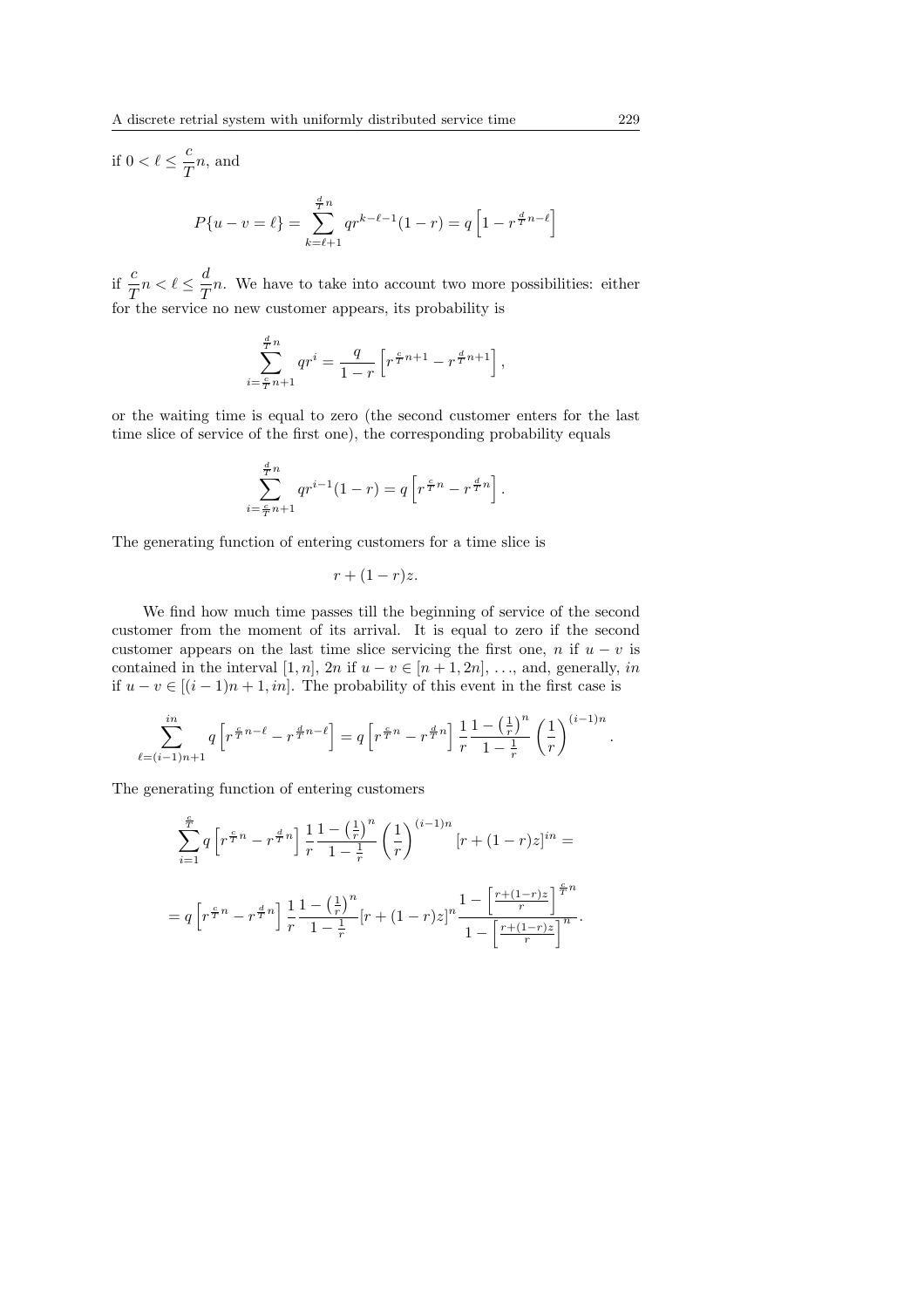.

The probability of  $u - v \in [(i-1)n + 1, in]$  in the second case is

$$
\sum_{\ell=(i-1)n+1}^{in} q\left[1 - r^{\frac{d}{T}n-\ell}\right] = qn - qr^{\frac{d}{T}n} \frac{1}{r} \frac{1 - \left(\frac{1}{r}\right)^n}{1 - \frac{1}{r}} \left(\frac{1}{r}\right)^{(i-1)n}
$$

In this case *i* varies from  $\frac{c}{T} + 1$  till  $\frac{d}{T}$ , consequently the generating function of entering customers will be

$$
\sum_{i=\frac{c}{T}+1}^{\frac{d}{T}} \left[ qn - qr^{\frac{d}{T}n} \frac{1 - \left(\frac{1}{r}\right)^n}{1 - \frac{1}{r}} \left(\frac{1}{r}\right)^{(i-1)n} \right] \left[ r + (1-r)z \right]^{in} =
$$
\n
$$
= qn[r + (1-r)z]^n \frac{[r + (1-r)z]^{\frac{c}{T}n} - [r + (1-r)z]^{\frac{d}{T}n}}{1 - [r + (1-r)z]^n} -
$$
\n
$$
-qr^{\frac{d}{T}n} \frac{1 - \left(\frac{1}{r}\right)^n}{1 - \frac{1}{r}} [r + (1-r)z]^n \left[ \frac{1 - \left[\frac{r + (1-r)z}{r}\right]^{\frac{d}{T}n}}{1 - \left[\frac{r + (1-r)z}{r}\right]^n} - \frac{1 - \left[\frac{r + (1-r)z}{r}\right]^{\frac{c}{T}n}}{1 - \left[\frac{r + (1-r)z}{r}\right]^n} \right].
$$

Taking into account that the first customer obligatorily enters and the waiting time may be equal to zero, after some simplification we obtain (2).

Now we are going to find the transition probabilities for all other states. In this case at the beginning of service of the first customer the second one is already present in the system. Let  $y$  denote the mod T interarrival time and consider the interval  $(in + 1, (i + 1)n]$ . If the service of the first customer is completed till in  $y$  (including y) the waiting time from the beginning of service of the first customer till the beginning of service of the following one is  $in+y$ , the probability of this event is qy, and the generating function of entering customers is  $[r+(1-r)z]^{in+y}$ . If the service is completed on  $(in+y+1,(i+1)n]$ , then the waiting time will be  $(i+1)n+y$ , the corresponding probability  $(n-y)q$ . Consequently, at fixed y the generating function of entering customers will be

$$
\sum_{i=\frac{c}{T}}^{\frac{d}{T}-1} \left[ qy[r+(1-r)z]^{in+y} + (n-y)q[r+(1-r)z]^{(i+1)n+y} \right] =
$$
  
= 
$$
\{ qy[r+(1-r)z]^{y} + (n-y)q[r+(1-r)z]^{n+y} \} \cdot \frac{[r+(1-r)z]^{\frac{c}{T}n} - [r+(1-r)z]^{\frac{d}{T}n}}{1-[r+(1-r)z]^{n}}.
$$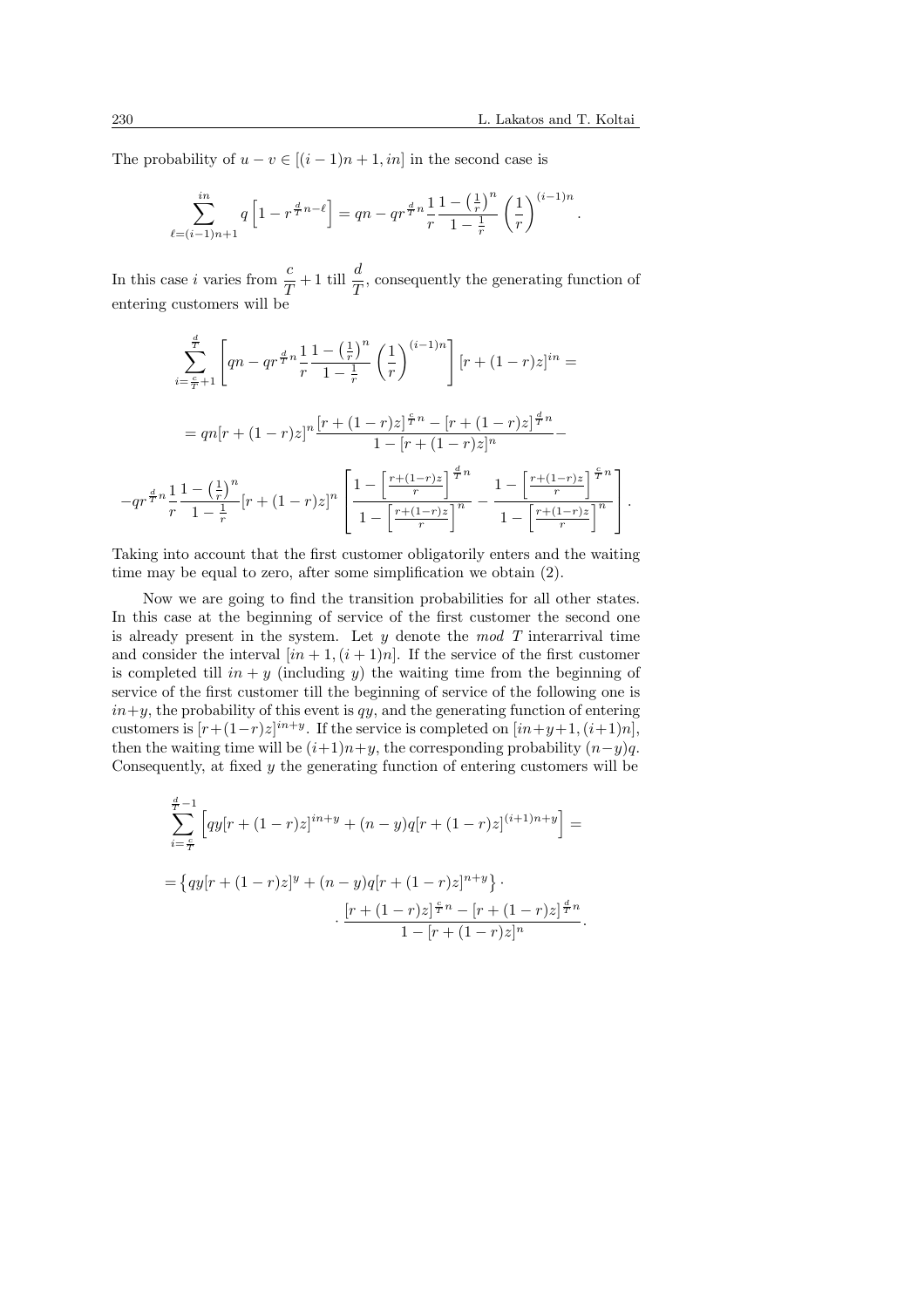y has truncated geometrical distribution with probabilities  $\frac{r^{k-1}(1-r)}{1-r}$  $\frac{1-r^n}{1-r^n}, k =$  $1, 2, \ldots, n$ , so

$$
B(z) = q \frac{1 - r}{1 - r^n} \frac{[r + (1 - r)z]^{\frac{c}{T}n} - [r + (1 - r)z]^{\frac{d}{T}n}}{1 - [r + (1 - r)z]^n} \times
$$
  

$$
\times \sum_{k=1}^n \left\{ kr^{k-1} [r + (1 - r)z]^k + (n - k)r^{k-1} [r + (1 - r)z]^{n+k} \right\},
$$

from which we obtain (3).

Let us consider the embedded Markov chain describing the functioning of the system. The matrix of its transition probabilities has the form (1). Denoting its ergodic distribution by  $p_i$   $(i = 0, 1, 2, ...)$  and introducing the generating function  $P(z) = \sum_{n=0}^{\infty}$  $\sum_{i=0} p_i z^i$ , we have

$$
p_j = p_0 a_j + p_1 a_j + \sum_{i=2}^{j+1} p_i b_{j-i+1},
$$

from which

$$
\sum_{j=0}^{\infty} p_j z^j = p_0 A(z) + p_1 A(z) + \sum_{j=0}^{\infty} \sum_{i=2}^{j+1} p_i b_{j-i+1} z^j =
$$
  
= 
$$
\frac{1}{z} P(z) B(z) - \frac{1}{z} p_0 B(z) + p_0 A(z) + p_1 A(z) - p_1 B(z)
$$

or

(7) 
$$
P(z) = \frac{p_0[zA(z) - B(z)] + p_1z[A(z) - B(z)]}{z - B(z)}.
$$

This expression contains two unknown probabilities  $p_0$  and  $p_1$ . But

$$
p_0 = p_0 a_0 + p_1 a_0,
$$

i.e.

$$
p_1 = \frac{1 - a_0}{a_0} p_0.
$$

The unknown  $p_0$  we find from the condition  $P(1) = 1$ . From (7)

$$
p_0 = \frac{a_0[1 - B'(1)]}{a_0 + A'(1) - B'(1)}.
$$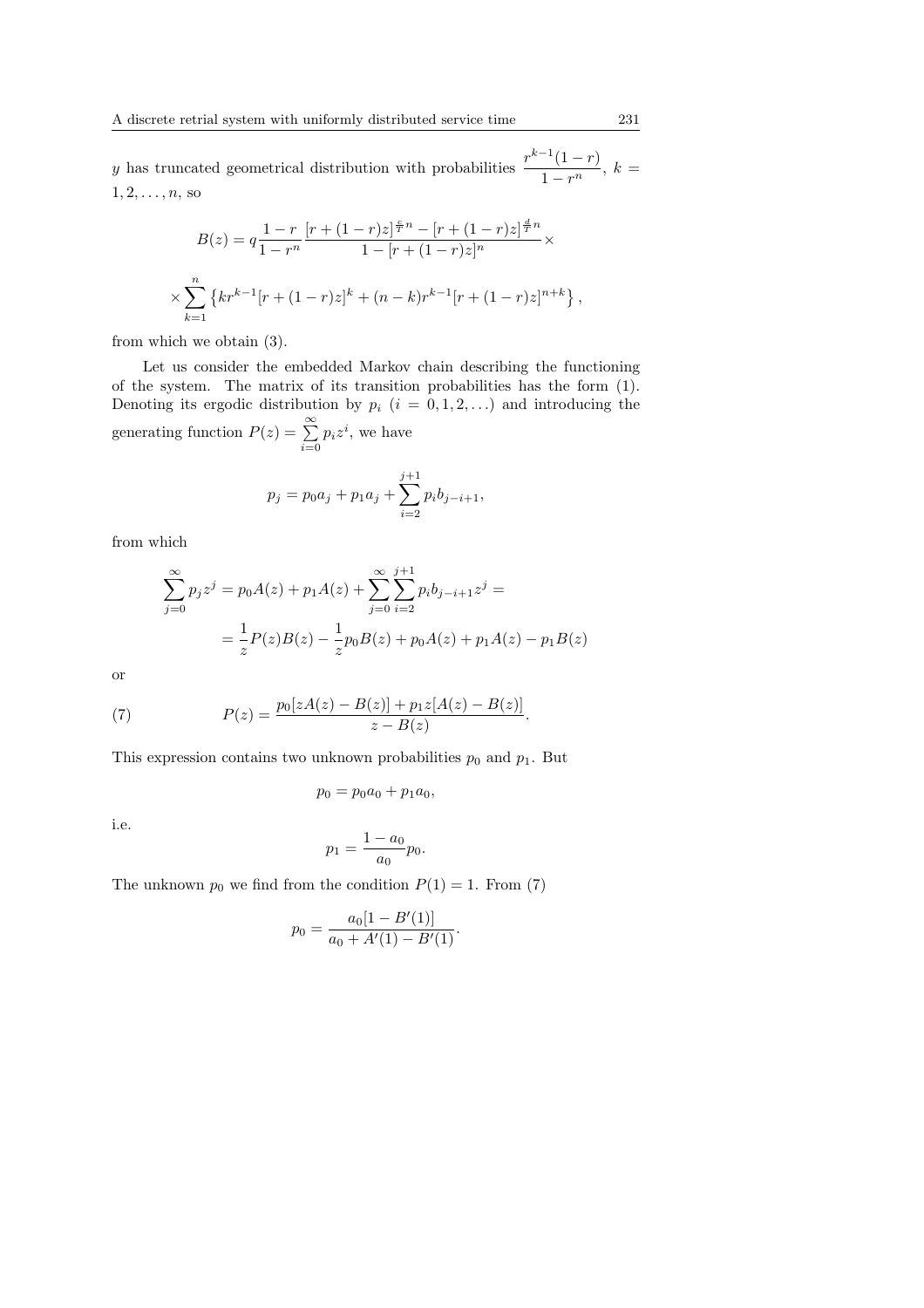We have

$$
A'(1) = 1 - a_0 + \frac{T}{d-c} \left[ r^{\frac{d}{T}n} - r^{\frac{c}{T}n} \right] -
$$
  

$$
-1 + \frac{T}{d-c} \frac{r^{\frac{d}{T}n} - r^{\frac{c}{T}n}}{r^n - 1} + n(1 - r) \frac{c + d + T}{2T} =
$$
  

$$
= -a_0 + \frac{T}{d-c} \frac{r^n}{r^n - 1} \left[ r^{\frac{d}{T}n} - r^{\frac{c}{T}n} \right] + n(1 - r) \frac{c + d + T}{2T},
$$
  

$$
B'(1) = n(1 - r) \frac{c + d + T}{2T},
$$

so

$$
a_0 + A'(1) - B'(1) = \frac{T}{d - c} \left[ r^{\frac{d}{T}n} - r^{\frac{c}{T}n} \right] \frac{r^n}{r^n - 1} > 0,
$$

consequently,  $1 - B'(1) > 0$  must be fulfilled. This leads to the inequality

$$
1 - n(1 - r)\frac{c + d + T}{2T} > 0,
$$

from which we obtain the condition of existence of ergodic distribution (6).

### 4. Conclusions

It is interesting to consider the condition of existence of equilibrium in the different queueing systems. Usually the fulfilment of  $\lambda \tau$  < 1 ( $\lambda$  is the arrival rate and  $\tau$  is the mean value of service time of a customer) is required, it expresses the simple and natural idea that the intensity of service must be higher than the intensity of arrivals. For Poisson arrivals and exponentially distributed service time instead of  $\lambda/\mu < 1$  ( $\mu$  is the service rate) we had

$$
\frac{\lambda}{\mu}<\frac{e^{-\lambda T}(1-e^{-\mu T})}{1-e^{-\lambda T}},
$$

for geometrically distributed interarrival and service times

$$
\frac{(1-r)q}{1-q^n}\frac{1-q^nr^n}{1-qr}
$$

(for a time slice the service is terminated with probability  $1 - q$ , and there is an entry with probability  $1 - r$ ). These formulae have no clear probabilistic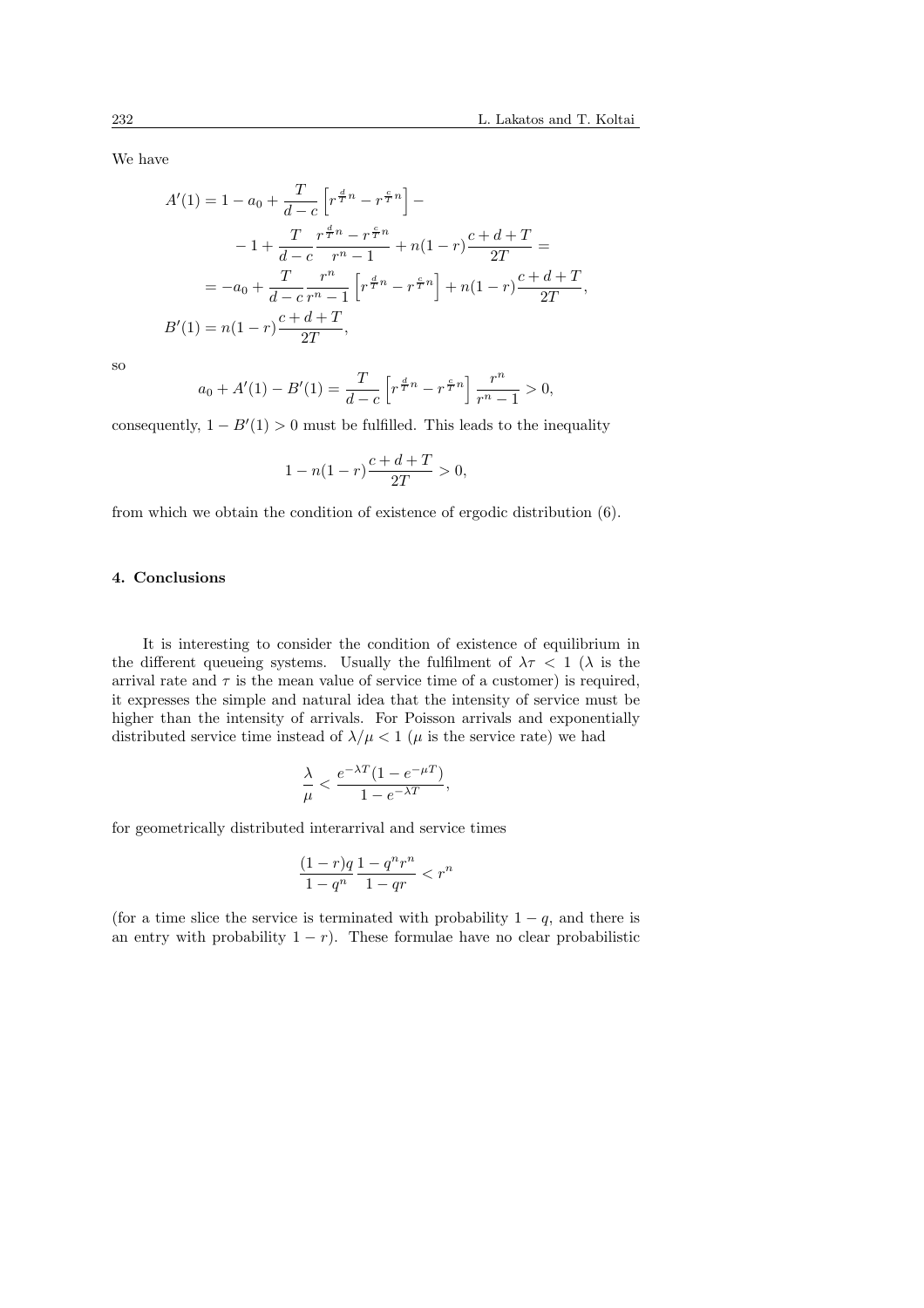meaning. There is a better situation in case of uniform service time distribution. For the continuous system we obtained

$$
\frac{\lambda(c+d+T)}{2} < 1,
$$

for the discrete one

$$
\frac{1-r}{T/n} \frac{c+d+T}{2} < 1.
$$

The last two inequalities may be interpreted on a clear way: to the mean value of service time it is necessary to add a half-cycle  $T/2$ , it is required on average to reach the starting position. For the completeness we mention that in the second inequality  $\frac{T}{n(1-r)}$  is the mean value of time between two arrivals.

### References

- [1] Falin G.I. and Templeton J.G.C., Retrial queues, Chapman & Hall, 1997.
- [2] Farkas G. and Kárász P., Investigation of a discrete cyclic-waiting problem by simulation, Acta Acad. Paed. Agriensis, Sect. Math., 27 (2000), 52-62.
- [3] **Koba E.B.,** O системе обслуживания  $GI/G/1$  с повторением заявок при обслуживании в порядке очереди, Доповіді НАН України. (6) (2000), 101-103.
- [4] **Koba E.V.**, An  $M/D/1$  queueing system with partial synchronization of its incoming flow and demands repeating at constant intervals, Cybernetics and Systems Analysis, 36 (6) (2000), 946-948.
- [5] **Коба Е.В.**, Об одной системе обслуживания с повторением и выталкиванием заявок, Проблемы управления и информатики,  $(2)$ (2001), 58-62.
- [6] Lakatos L., On a simple continuous cyclic-waiting problem, Annales Univ. Sci. Budapest., Sect. Comp., 14 (1994), 105-113.
- [7] Lakatos L., On a cyclic-waiting queueing problem, Theory of Stoch. *Proc.*, **2** (**18**) (1-2) (1996), 176-180.
- [8] Lakatos L., On a simple discrete cyclic-waiting queueing problem, J. Math. Sci. (New York), 92 (4) (1998), 4031-4034.